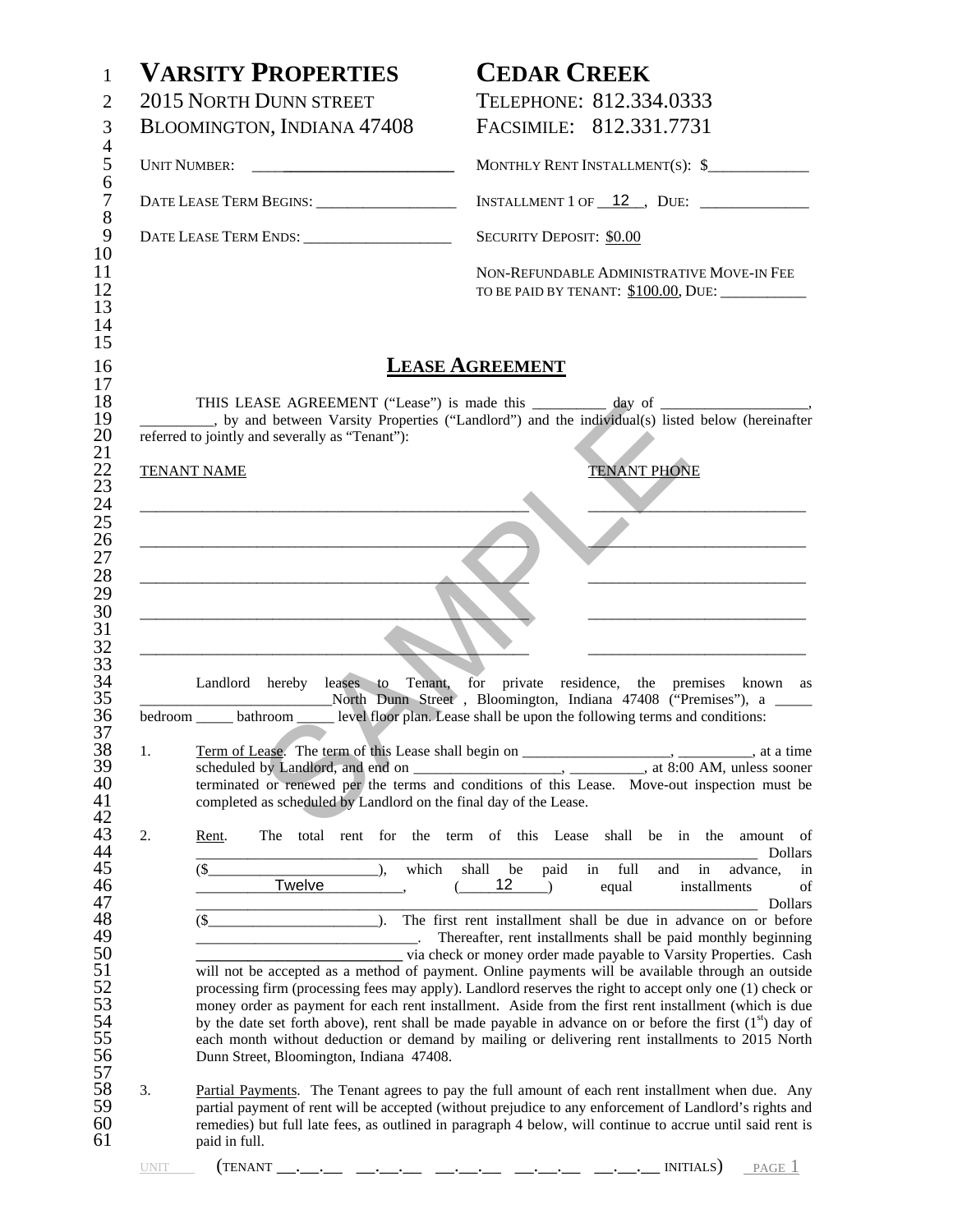- 62 63 4. Late Payments. Tenant agrees to make all payments on or before the due date. Failure to do so causes 64 Landlord to incur damages in the form of added administrative expense and time, in an amount which is 64 Landlord to incur damages in the form of added administrative expense and time, in an amount which is<br>65 the uncertain. Accordingly, Tenant agrees that it is reasonable for the Landlord to charge a fee in the form 65 uncertain. Accordingly, Tenant agrees that it is reasonable for the Landlord to charge a fee in the form<br>66 of liquidated damages. In the event that any balance (i.e. rent installment, service work order, utility, 66 of liquidated damages. In the event that any balance (i.e. rent installment, service work order, utility, etc.) is not paid in full on or before its due date, then Tenant agrees to pay a late payment fee in the 67 etc.) is not paid in full on or before its due date, then Tenant agrees to pay a late payment fee in the amount of Ten Dollars (\$10.00) for each day that said balance remains unpaid, up to a maximum 68 amount of Ten Dollars (\$10.00) for each day that said balance remains unpaid, up to a maximum amount of Seventy Dollars (\$70.00) for each such balance. A bad check constitutes nonpayment and an 69 amount of Seventy Dollars (\$70.00) for each such balance. A bad check constitutes nonpayment and an NSF fee of Thirty-Five Dollars (\$35.00) will be charged in addition to any applicable late fees. NSF fee of Thirty-Five Dollars (\$35.00) will be charged in addition to any applicable late fees. Landlord reserves the right to accept only certified funds after one (1) Tenant check has been returned unpaid by the bank.
- 71<br>72<br>73<br>74<br>75<br>76<br>77 5. Non-Refundable Move-In Fee; Damage to Premises. Tenant agrees to pay a Non-Refundable Move-In Fee of \$100.00, on or before the date set forth above, to cover certain costs associated with the Premises, including but not limited to: changing locks prior to move-in, updating mailboxes, 27 application processing costs, administrative costs, general expenses associated with preparing or<br>
278 maintaining the Premises, and/or other incidentals. Landlord and Tenant agree that Tenant will not pay<br>
279 a securi maintaining the Premises, and/or other incidentals. Landlord and Tenant agree that Tenant will not pay 79 a security deposit for the Premises. Tenant agrees to take good care of the Premises throughout the 80 Lease Term (as described in more detail in Section 8 below), reasonable wear and tear excepted. In the event that Tenant fails to pay any or all amount(s) that are due under this Lease, in the event that Tenant 81 event that Tenant fails to pay any or all amount(s) that are due under this Lease, in the event that Tenant<br>82 eauses or allows damage to the Premises that exceeds ordinary wear and tear, in the event that Tenant's 82 causes or allows damage to the Premises that exceeds ordinary wear and tear, in the event that Tenant's actions or inactions necessitate cleaning costs that exceed ordinary wear and tear, and/or in the event that Tenant actions or inactions necessitate cleaning costs that exceed ordinary wear and tear, and/or in the event 84 that Tenant owes any other sum(s) to Landlord for any reason hereunder, then Tenant agrees to make<br>85 payment to Landlord, which shall include but not be limited to the following: payment to Landlord, which shall include but not be limited to the following:  $\frac{86}{87}$
- allows damage to the Premises that exceeds ordinary wear and tear, in the inactions necessitate cleaning costs that exceed ordinary wear and tear, in the towes any other sum(s) to Landlord for any reason hereunder, then Te 87 A. Damage(s): The cost associated with contracting for and the payment of any repairs, 88 replacements, repainting (necessitated in association with wall repair of any hole or wall repair of any hole or wall repair of any hole or wall repair of any hole or wall repair of any hole or wall repair of the Premis 89 damage, cleaning and other such expenses relating to the Premises, fixtures, appliances, systems and furniture (if applicable) incurred by the Landlord as a result of Tenant's actions, 90 systems and furniture (if applicable) incurred by the Landlord as a result of Tenant's actions,<br>91 sexual properties and team and team shall be assessed to Tenant.
	- 92 B. General Cleaning: In the event that Tenant's actions or inactions necessitate general cleaning 93 in a manner that exceeds ordinary wear and tear, then Landlord may bill to Tenant, and Tenant agrees to pay to Landlord, the contractor price to perform the general cleaning.
- 91 excepting normal wear and tear, shall be assessed to Tenant.<br>
92 B. <u>General Cleaning</u>: In the event that Tenant's actions or inac<br>
in a manner that exceeds ordinary wear and tear, then Landle<br>
95 C. <u>Painting Fee</u>: For C. Painting Fee: For any painting and/or wall repairs needed in association with nail holes larger than a pinhole or tack, adhesive strips, scuffs, scrapes, marks, dents, dings, and/or any other damages that exceed ordinary wear and tear, Tenant agrees to pay for all such painting
- 98 and/or repairs.<br>99 D. Door lock cha 99 D. Door lock change: The sum of  $\frac{\text{forty}}{\text{($ 40.00)}\text{ shall be charged to Tenant if the locks must be changed prior to the}}$ 100 (\$ $\frac{40.00}{2}$ ) shall be charged to Tenant if the locks must be changed prior to the end of the Lease Term. 101 end of the Lease Term.<br>102 E. Rent and Late Fees: forty 40.00
- 102 E. Rent and Late Fees: Any unpaid rent, late fees, bad check fees or portions thereof, as no provided by the terms of this Lease shall be assessed to Tenant. 103 provided by the terms of this Lease shall be assessed to Tenant.<br>104 F. Utilities/City Fines: The cost of any unpaid City of Blooming
- 104 F. Utilities/City Fines: The cost of any unpaid City of Bloomington Tenant fines or invoices for utilities for which the Tenant is responsible and which are left unpaid at the termination of this 105 utilities for which the Tenant is responsible and which are left unpaid at the termination of this 106 Lease will be assessed to Tenant (i.e. Tenant is responsible for the cost of all applicable 106 Lease will be assessed to Tenant (i.e. Tenant is responsible for the cost of all applicable utilities and fines for the entire Lease term). 107 utilities and fines for the entire Lease term).<br>108 G. Abandoned Property and Debris: The cost
- 108 G. Abandoned Property and Debris: The cost of disposing of any abandoned property or debris 109 109 left in or around the Premises after Tenant has vacated the Premises will be assessed to 110 110 Tenant.<br>111 H. Legal F
- 111 H. Legal Fees: Tenant agrees to pay the cost of any attorney fees, court costs, discovery costs or 112 other such costs incurred by Landlord as a result of Tenant's breach of any term of this Lease, or the defense of a other such costs incurred by Landlord as a result of Tenant's breach of any term of this Lease, 113 or the defense of any lawsuit in which Landlord is deemed not in breach.<br>114 I. Failure to Pay First Rent Installment: If Tenant fails to pay in full the fir
- 114 I. Failure to Pay First Rent Installment: If Tenant fails to pay in full the first rent installment by the due date listed in Section 2 of this Lease, then: (i) Landlord shall have no obligation to 115 the due date listed in Section 2 of this Lease, then: (i) Landlord shall have no obligation to<br>116 siye Tenant possession of the Premises. (ii) Landlord may cancel, rescind, and/or terminate 116 give Tenant possession of the Premises, (ii) Landlord may cancel, rescind, and/or terminate<br>117 this Lease by giving written notice thereof to Tenant by mail and/or email, which shall be 117 this Lease by giving written notice thereof to Tenant by mail and/or email, which shall be<br>118 effective as of the date and time that said notice is sent by Landlord. (iii) Landlord may keen 118 effective as of the date and time that said notice is sent by Landlord, (iii) Landlord may keep any portion of the first rent installment that Tenant has paid, if applicable, (iv) all future rents 119 any portion of the first rent installment that Tenant has paid, if applicable, (iv) all future rents<br>120 due under this Lease shall be automatically accelerated without notice and immediately due 120 due under this Lease shall be automatically accelerated without notice and immediately due<br>121 and payable, and/or (v) Landlord may terminate Tenant's right of occupancy and sue for 121 and payable, and/or (v) Landlord may terminate Tenant's right of occupancy and sue for<br>122 damages, future rents, re-letting costs, attorney fees, court costs, and/or other lawful charges. 122 damages, future rents, re-letting costs, attorney fees, court costs, and/or other lawful charges.<br>123 J. Failure to Move In / Non-Consummated Lease: If Tenant fails to consummate this lease, fail
- 123 J. Failure to Move In / Non-Consummated Lease: If Tenant fails to consummate this lease, fails<br>124 to move in, and/or fails to take possession of the Premises within three (3) days of the 124 to move in, and/or fails to take possession of the Premises within three (3) days of the 125 beginning of the Lease Term without the prior written approval of Landlord, then: (i) beginning of the Lease Term without the prior written approval of Landlord, then: (i)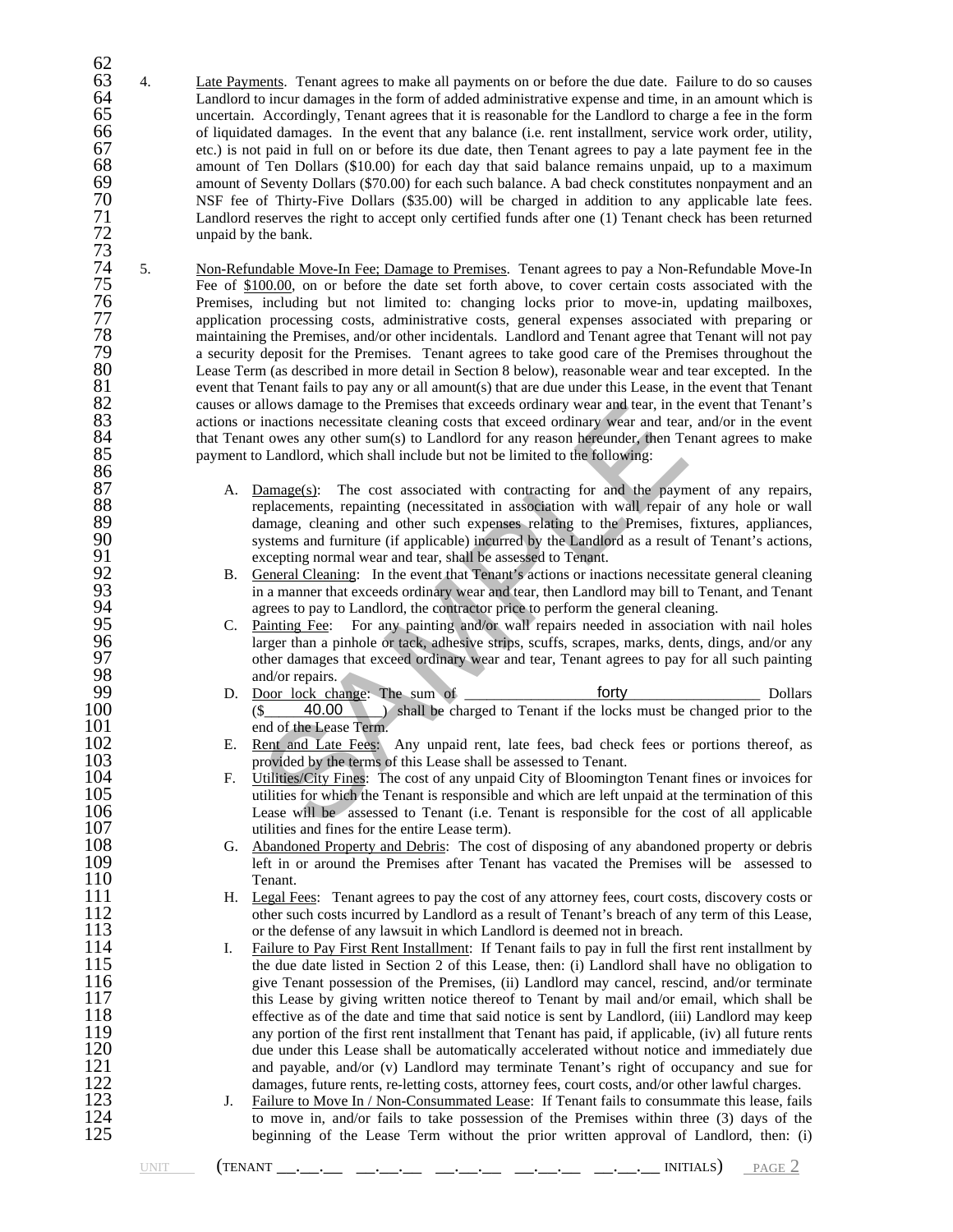126 Landlord shall have no obligation to give Tenant possession of the Premises, (ii) Landlord<br>127 may cancel, rescind, and/or terminate this Lease by giving written notice thereof to Tenant by may cancel, rescind, and/or terminate this Lease by giving written notice thereof to Tenant by<br>128 mail and/or email, which shall be effective as of the date and time that said notice is sent by 128 mail and/or email, which shall be effective as of the date and time that said notice is sent by<br>129 Landlord. (iii) Landlord may keep the full amount of the first rent installment. (iv) all future 129 Landlord, (iii) Landlord may keep the full amount of the first rent installment, (iv) all future<br>130 the rents due under this Lease shall be automatically accelerated without notice and immediately 130 rents due under this Lease shall be automatically accelerated without notice and immediately<br>131 due and payable, and/or (y) Landlord may terminate Tenant's right of occupancy and sue for 131 due and payable, and/or (v) Landlord may terminate Tenant's right of occupancy and sue for<br>132 damages, future rents, re-letting costs, attorney fees, court costs, and/or other lawful charges. damages, future rents, re-letting costs, attorney fees, court costs, and/or other lawful charges.

134 The relief available to Landlord pursuant to this Section 2 (and/or in Section 21 below and/or anywhere else in this Lease) shall be cumulative (and not exclusive) of all relief otherwise available to Landlord 135 else in this Lease) shall be cumulative (and not exclusive) of all relief otherwise available to Landlord<br>136 pursuant to this Lease, at law, and/or in equity. No exercise or enforcement of Landlord's rights in this 136 pursuant to this Lease, at law, and/or in equity. No exercise or enforcement of Landlord's rights in this 137 Section (and/or in Section 21 below and/or elsewhere in this Lease) shall be held to exhaust any other 137 Section (and/or in Section 21 below and/or elsewhere in this Lease) shall be held to exhaust any other<br>138 right or remedy of Landlord hereunder or at law or in equity. For instance, no exercise or enforcement 138 right or remedy of Landlord hereunder or at law or in equity. For instance, no exercise or enforcement 139 of Landlord's right to keep all or any portion of the first rent installment pursuant to the preceding 139 of Landlord's right to keep all or any portion of the first rent installment pursuant to the preceding<br>140 paragraphs shall be held to exhaust any other right or remedy of Landlord hereunder or at law or in 140 paragraphs shall be held to exhaust any other right or remedy of Landlord hereunder or at law or in 141 141 equity—including but not limited to Landlord's right to collect rent for the remainder of the Lease 142 Term.

144 In the event that Landlord must assess damages and/or any other charges to Tenant at or after the end of the Lease Term as described above, then Landlord will mail to Tenant an itemized list of 145 the Lease Term as described above, then Landlord will mail to Tenant an itemized list of damages/costs. Tenant agrees to pay to Landlord the amount of any such charges within thirty (30) 146 damages/costs. Tenant agrees to pay to Landlord the amount of any such charges within thirty (30) days from the date of said notice. Any dispute from Tenant to any such charge(s) must be submitted in 147 days from the date of said notice. Any dispute from Tenant to any such charge(s) must be submitted in<br>148 writing by Tenant to Landlord within ten (10) business days from the date of said notice. writing by Tenant to Landlord within ten (10) business days from the date of said notice.

- 149<br>150 150 6. Inspections. An inspection shall be performed upon both move-in and move-out, as specified by Landlord. An inspection report and inventory shall be completed at move-in, describing the condition 151 Landlord. An inspection report and inventory shall be completed at move-in, describing the condition of the Premises. The inspection report and inventory shall be made a part of this Lease. A move-out 152 of the Premises. The inspection report and inventory shall be made a part of this Lease. A move-out 153 inspection and inspection report and inventory shall also be prepared when the Lease terminates, as 153 inspection and inspection report and inventory shall also be prepared when the Lease terminates, as<br>154 specified by the Landlord. Any damage to the Premises caused by an act or omission of Tenant (or 154 specified by the Landlord. Any damage to the Premises caused by an act or omission of Tenant (or guest or invitee of Tenant) and not identified on the move-in inspection report and/or inventory shall be 155 guest or invitee of Tenant) and not identified on the move-in inspection report and/or inventory shall be the Tenant's responsibility. Tenant's possession of the Premises indicates Tenant's acceptance of the 156 the Tenant's responsibility. Tenant's possession of the Premises indicates Tenant's acceptance of the 157 Premises in an "as-is" condition.
- osts. Tenant agrees to pay to Landlord the amount of any such charg<br>the date of said notice. Any dispute from Tenant to any such charge(s) i<br>Tenant to Landlord within ten (10) business days from the date of said no<br>S.<br>S.  $\frac{158}{159}$ 159 7. <u>Use of Premises</u>. Tenant agrees to use the Premises exclusively as a private residence only for those individuals identified as a Tenant in this Lease. Tenant agrees not to make any changes of any nature to 160 individuals identified as a Tenant in this Lease. Tenant agrees not to make any changes of any nature to 161<br>161 the Premises without first obtaining Landlord's written consent. Tenant agrees not to store items or 161 the Premises without first obtaining Landlord's written consent. Tenant agrees not to store items or personal property outside the confines of the interior of the Premises. Tenant further agrees to abide by 162 personal property outside the confines of the interior of the Premises. Tenant further agrees to abide by<br>163 all rules or regulations governing the subject neighborhood where the Premises are located, a copy of 163 all rules or regulations governing the subject neighborhood where the Premises are located, a copy of which are attached hereto as Exhibit A. Landlord reserves the right to amend or modify said rules, as 164 which are attached hereto as Exhibit A. Landlord reserves the right to amend or modify said rules, as<br>165 Landlord believes reasonably necessary and Tenant agrees to abide by such amendments and 165 Landlord believes reasonably necessary and Tenant agrees to abide by such amendments and modifications. Tenant may not use the Premises to give instruction in music or physical training. 166 modifications. Tenant may not use the Premises to give instruction in music or physical training.<br>167 Tenant agrees not to cause or permit any disturbance, noise or other annoyance detrimental to the<br>168 reasonable com Tenant agrees not to cause or permit any disturbance, noise or other annoyance detrimental to the 168 reasonable comfort of the neighborhood (three or more written or verbal warnings of this disturbance of the neighborhood (three or more written or verbal warnings of this disturbance of the neighborhood (three or evict offense shall be deemed just cause for eviction and shall constitute a default of this Lease).
- 170<br>171 171 8. Upkeep. Tenant agrees, during the term of this Lease, to take good care of the Premises, its fixtures, appliances and equipment. Tenant agrees to keep the Premises, at Tenant's sole cost and expense, in a clean, aes appliances and equipment. Tenant agrees to keep the Premises, at Tenant's sole cost and expense, in a 173 clean, aesthetically pleasing and sanitary condition. Tenant agrees to take appropriate precaution against the presence of insects, bugs and vermin (Landlord is not responsible for and this Lease will not be affected b against the presence of insects, bugs and vermin (Landlord is not responsible for and this Lease will not 175 be affected by the presence of insects, bugs and vermin but Landlord will arrange for treatment, if necessary, at Tenant's cost). Tenant agrees to promptly notify Landlord of any damage or need for 176 necessary, at Tenant's cost). Tenant agrees to promptly notify Landlord of any damage or need for<br>177 repairs to the Premises. Tenant agrees to refrain from activity in or around the Premises that could 177 repairs to the Premises. Tenant agrees to refrain from activity in or around the Premises that could<br>178 damage or decrease the value of the Premises. Tenant agrees to place all trash in suitable containers 178 damage or decrease the value of the Premises. Tenant agrees to place all trash in suitable containers<br>179 and dispose of said trash in the area designated for disposal. At the termination of this Lease, Tenant 179 and dispose of said trash in the area designated for disposal. At the termination of this Lease, Tenant **180** agrees to return the Premises to Landlord in the same condition as received by Tenant. Tenant 180 **agrees to return the Premises to Landlord in the same condition as received by Tenant.** Tenant 181 agrees to be responsible for any loss or damage caused by an act or omission of Tenant or any other 181 agrees to be responsible for any loss or damage caused by an act or omission of Tenant or any other 182 person that Tenant permits to be in or around the Premises.
- $\frac{183}{184}$ 184 9. Utilities. Tenant agrees to place all applicable utilities to Premises in the name of Tenant prior to the 185 Lease start date and to leave all such utilities in Tenant's name for the entire duration of the Lease. 185 Lease start date and to leave all such utilities in Tenant's name for the entire duration of the Lease.<br>186 Failure to do so may result in the Premises being without utilities upon Tenant's move-in. In the event 186 Failure to do so may result in the Premises being without utilities upon Tenant's move-in. In the event 187<br>187 that Tenant fails to honor the aforementioned obligation regarding the placement of utilities in Tenant's 187 that Tenant fails to honor the aforementioned obligation regarding the placement of utilities in Tenant's<br>188 name and Landlord is billed for utilities used during the Lease term, then Landlord may charge Tenant 188 hame and Landlord is billed for utilities used during the Lease term, then Landlord may charge Tenant 189<br>189 hame an administrative fee of Thirty Dollars (\$30.00) per occurrence. Tenant also agrees to pay for all such an administrative fee of Thirty Dollars (\$30.00) per occurrence. Tenant also agrees to pay for all such

133<br>134

143<br>144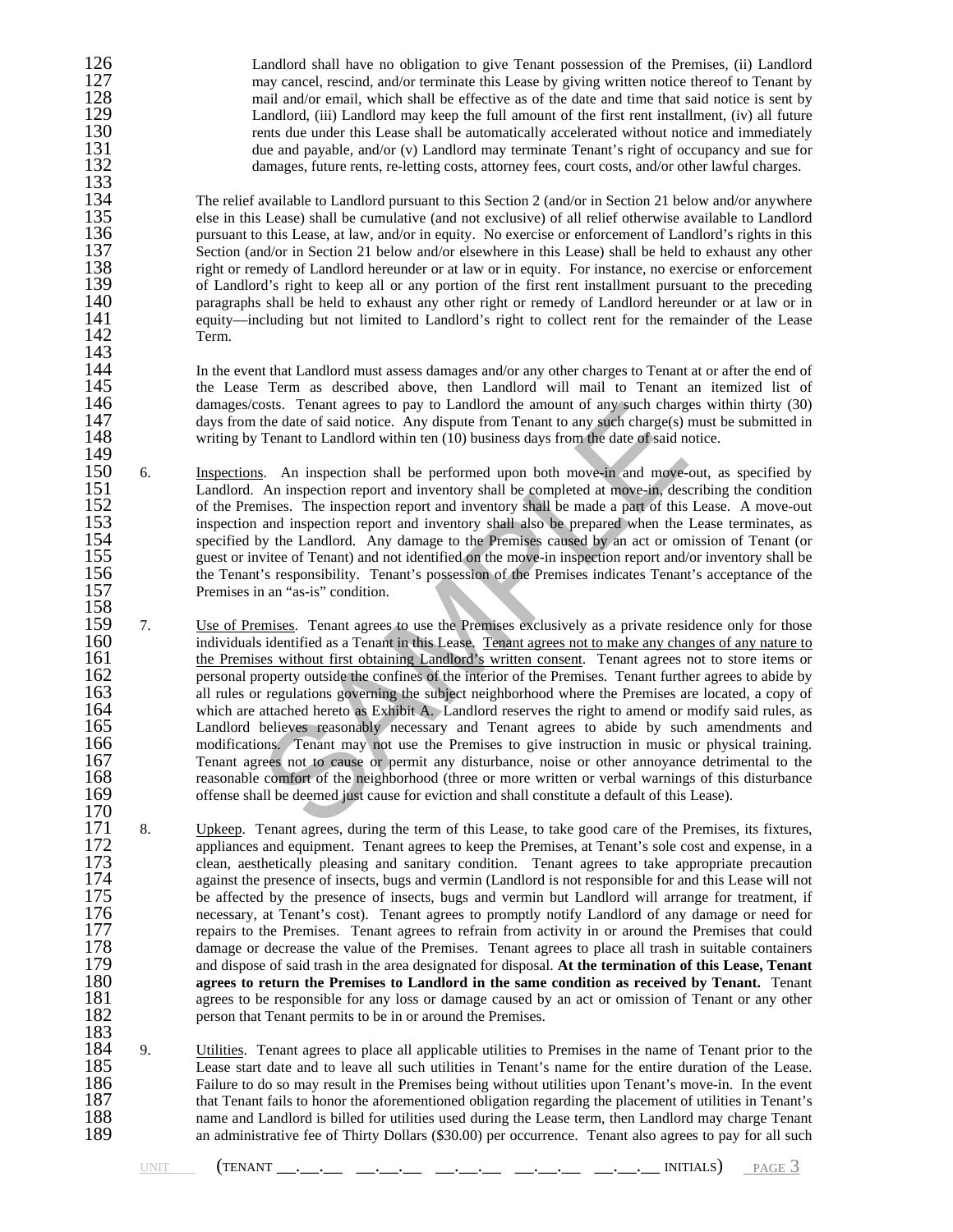190 utilities within ten (10) days of such notice. Tenant agrees that Landlord shall not be responsible for<br>191 any failure in utility service arising from causes beyond Landlord's reasonable control. Utility 191 any failure in utility service arising from causes beyond Landlord's reasonable control. Utility provider information is as follows: provider information is as follows:

| 194 | Duke (Electric)                             | 800.521.2232 |
|-----|---------------------------------------------|--------------|
| 195 | City of Bloomington Utilities (Water/Sewer) | 812.339.1444 |

- 196<br>197 197 10. Access. Tenant shall permit Landlord or Landlord's agents and employees to enter the Premises during all reasonable hours to examine and protect the Premises. to show the Premises to prospective buvers or 198 all reasonable hours to examine and protect the Premises, to show the Premises to prospective buyers or<br>199 renters, to make repairs, additions, alterations, preventive maintenance or treatment and for any other 199 renters, to make repairs, additions, alterations, preventive maintenance or treatment and for any other<br>200 reasonable necessity requiring such entry. Landlord will attempt to give Tenant reasonable notice of 200 reasonable necessity requiring such entry. Landlord will attempt to give Tenant reasonable notice of 201 any such intended entry into the Premises, when possible. Landlord may enter the premises at any time 201 any such intended entry into the Premises, when possible. Landlord may enter the premises at any time<br>202 in the event that Landlord determines that an emergency or other situation exists which requires 202 in the event that Landlord determines that an emergency or other situation exists which requires 203 immediate attention. Tenant may not add/change interior door locks without Landlord's consent. immediate attention. Tenant may not add/change interior door locks without Landlord's consent.
- 204 205 11. Maintenance. Landlord agrees to keep the Premises, including any furniture and appliances furnished, 206 in reasonable repair during the term of this Lease. Tenant agrees to promptly report the need for 206 in reasonable repair during the term of this Lease. Tenant agrees to promptly report the need for<br>207 maintenance to Landlord, including emergency maintenance. Tenant must promptly report to Landlord 207 maintenance to Landlord, including emergency maintenance. Tenant must promptly report to Landlord<br>208 any dampness, water leaks, mold, and/or any other moisture-related problem at the Premises. When the 208 any dampness, water leaks, mold, and/or any other moisture-related problem at the Premises. When the 209 eneed for maintenance has been caused by the willful or irresponsible conduct of Tenant or any other 209 need for maintenance has been caused by the willful or irresponsible conduct of Tenant or any other<br>210 person that Tenant permits to be in or around the Premises, Landlord will repair the Premises on 210 person that Tenant permits to be in or around the Premises, Landlord will repair the Premises on 211 account for Tenant. The cost of any such repair work necessitated by Tenant or any other person that 211 account for Tenant. The cost of any such repair work necessitated by Tenant or any other person that 212 Tenant permits to be in or around the Premises shall be billed to Tenant and paid by Tenant within ten 212 Tenant permits to be in or around the Premises shall be billed to Tenant and paid by Tenant within ten<br>213 (10) days of such billing. Further terms and conditions regarding the maintenance of the Premises are 213 (10) days of such billing. Further terms and conditions regarding the maintenance of the Premises are as follows: as follows:  $^{215}_{216}$
- It Tenant permits to be in or around the Premises, Landlord will rep<br>
Tr Tenant. The cost of any such repair work necessitated by Tenant or<br>
Fr Cenant Subiling. Further terms and conditions regarding the maintenance<br>
Frame 216 A. Tenant Negligence. Tenant accepts and understands that Tenant will be responsible for charges associated with the Landlord's maintenance, repair or replacement caused by Tenant 217 charges associated with the Landlord's maintenance, repair or replacement caused by Tenant 218 cause is negligence, including but not limited to, such items as stopped-up stools, malfunctioning 218 negligence, including but not limited to, such items as stopped-up stools, malfunctioning<br>219 negligence disposals due to improperly disposed items (such as glass, coins, bottle caps, 219 garbage disposals due to improperly disposed items (such as glass, coins, bottle caps, silverware, excessive food product, etc.), damage caused by running the dishwasher with 220 silverware, excessive food product, etc.), damage caused by running the dishwasher with<br>221 stopped-up sink, improper use of appliances, damaged locks, lost mail keys (to be charged at 221 stopped-up sink, improper use of appliances, damaged locks, lost mail keys (to be charged at<br>222 the rate of Forty Dollars (\$40.00) per key), holes in the walls and ceiling, excess moisture (i.e.<br>223 sloppy showering), the rate of Forty Dollars (\$40.00) per key), holes in the walls and ceiling, excess moisture (i.e. 223 sloppy showering), burned out light bulbs and other such items. Labor for Landlord's<br>224 maintenance staff is charged at the rate of Thirty Dollars (\$30.00) per occurrence for work<br>225 completed during normal business maintenance staff is charged at the rate of Thirty Dollars (\$30.00) per occurrence for work 225 completed during normal business hours and Fifty Dollars (\$50.00) per occurrence for work<br>226 completed during times outside normal business hours (weekends, evenings, etc.). In the 226 completed during times outside normal business hours (weekends, evenings, etc.). In the event that Tenant fails to make payment for such maintenance within ten (10) days, said event that Tenant fails to make payment for such maintenance within ten (10) days, said<br>228 mount shall be subject to interest at the rate of eighteen percent (18%) per annum, or Ten 228 amount shall be subject to interest at the rate of eighteen percent (18%) per annum, or Ten<br>229 Dollars (\$10.00) per day as described in paragraph 4, at the discretion of Landlord. Dollars (\$10.00) per day as described in paragraph 4, at the discretion of Landlord.
- B. Excessive Utilities. Landlord shall not be responsible to Tenant for reimbursement of 232 excessive water/sewer bills due to running or overflowed stools, busted pipes or faucets, the reimbursement of excessive electric bills resulting from open or broken doors or windows, or 233 reimbursement of excessive electric bills resulting from open or broken doors or windows, or<br>234 other such charges. It is Tenant's responsibility to promptly report the need for the 234 other such charges. It is Tenant's responsibility to promptly report the need for the maintenance of such items to Landlord. maintenance of such items to Landlord.
- 237 C. Securing Premises. Tenant agrees to take appropriate precaution against unauthorized entry<br>238 into the Premises by locking and securing doors and windows. Tenant agrees to promptly<br>239 report doors and windows that into the Premises by locking and securing doors and windows. Tenant agrees to promptly report doors and windows that will not lock to Landlord.
- 241 D. No Reduction in Rent. Tenant agrees that no reduction of rent shall be claimed or allowed to 242 Tenant due to any inconvenience or discomfort arising as a consequence of any maintenance, 242 Tenant due to any inconvenience or discomfort arising as a consequence of any maintenance, repair or replacement made in or around the Premises when such maintenance, repair or 243 repair or replacement made in or around the Premises when such maintenance, repair or  $244$  replacement is beyond the reasonable control of Landlord. replacement is beyond the reasonable control of Landlord.
- 245<br>246 246 12. Personal Property. Tenant is responsible for obtaining and maintaining insurance on Tenant's personal property. Landlord is not responsible or liable in any way for damage or loss to Tenant's personal 247 property. Landlord is not responsible or liable in any way for damage or loss to Tenant's personal property. Landlord advises Tenant to obtain renters insurance. Any personal property left in the 248 property. Landlord advises Tenant to obtain renters insurance. Any personal property left in the 249 Premises after the termination of this Lease for any reason shall be deemed abandoned. Tenant hereby 249 Premises after the termination of this Lease for any reason shall be deemed abandoned. Tenant hereby authorizes Landlord to dispose of any such personal property and Tenant hereby expressly releases 250 authorizes Landlord to dispose of any such personal property and Tenant hereby expressly releases Landlord from any and all liabilities and claims for damages. 252

193<br>194

230<br>231<br>232

236<br>237

 $\frac{240}{241}$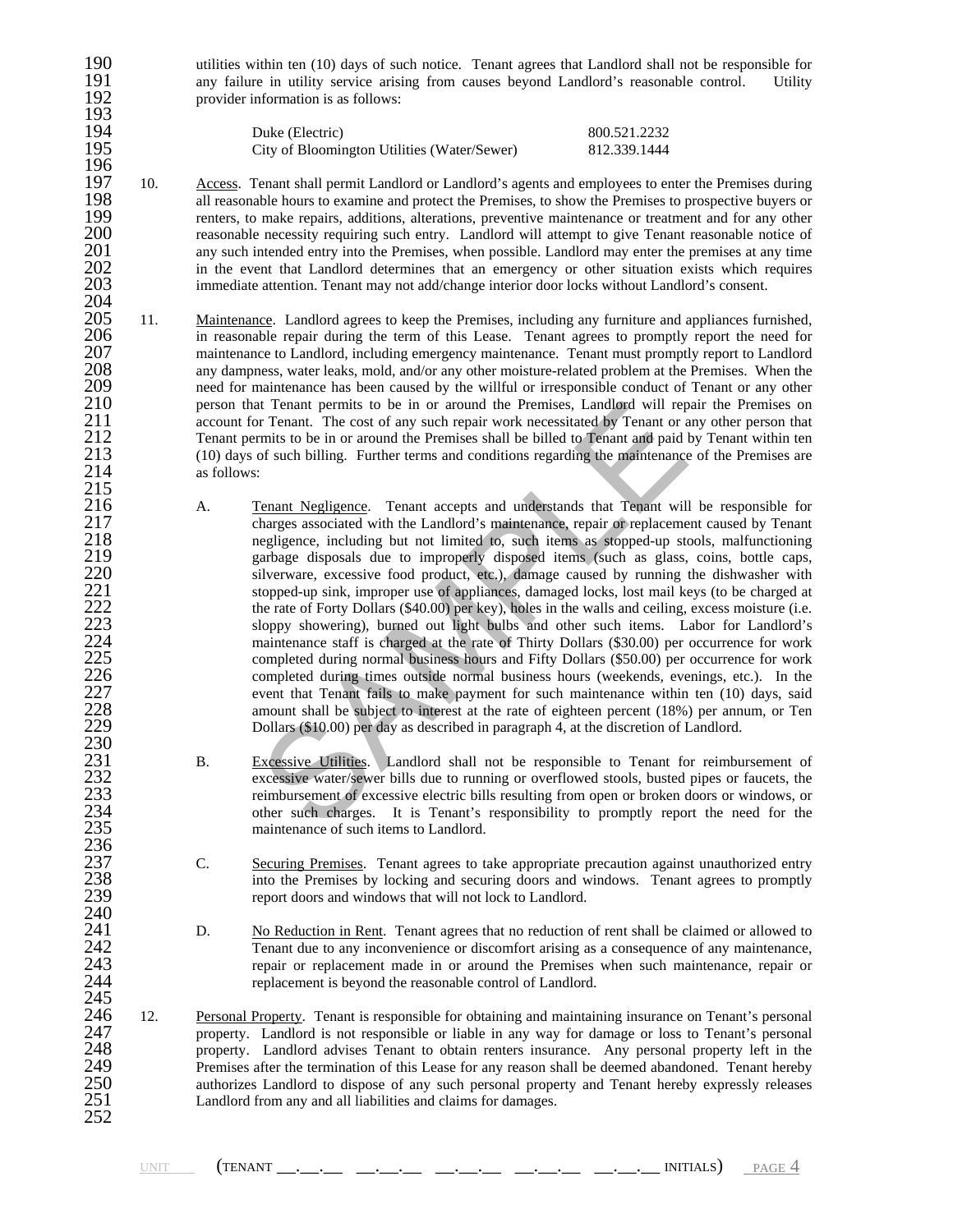- 253 13. Joint and Severally Liable. Each individual signing this Lease as a Tenant agrees to be jointly and severally liable to the Landlord for the full performance required hereunder and for any damages 254 severally liable to the Landlord for the full performance required hereunder and for any damages 255 resulting from a breach or default of Tenant's obligations. "Joint and severally liable" is a legally<br>256 binding phrase which means, among other obligations, each individual signing this Lease as a Tenant is 256 binding phrase which means, among other obligations, each individual signing this Lease as a Tenant is<br>257 legally responsible to the Landlord for any and all obligations required hereunder (rent, damages, etc.)<br>258 cr 257 legally responsible to the Landlord for any and all obligations required hereunder (rent, damages, etc.) versus a pro-rata share of any such obligation.
- 259<br>260 260 14. Tenant Disputes and Legal Advice. Landlord is not responsible in any way for resolving disputes among or between the individual Tenants to this Lease. Landlord advises Tenant to seek the advice of a 261 among or between the individual Tenants to this Lease. Landlord advises Tenant to seek the advice of a<br>262 licensed attorney with any and all legal questions including but not limited to Tenant disputes. 262 licensed attorney with any and all legal questions including but not limited to Tenant disputes.
- 263<br>264 264 15. Pets. Tenant agrees that no pet or animal of any kind is permitted in or around the Premises at any time for any reason at any duration (i.e., no pet-sitting is allowed). Violation of this provision constitutes a 266 default of this Lease. In the event of Tenant's violation of this provision for any reason, Landlord will<br>267 charge, and Tenant agrees to pay, a fee of Five Hundred Dollars (\$500.00) per occurrence plus the cost 267 charge, and Tenant agrees to pay, a fee of Five Hundred Dollars (\$500.00) per occurrence plus the cost<br>268 ssociated with any flea, odor, stain removal, and carpet replacement necessary. Aquariums larger than 268 associated with any flea, odor, stain removal, and carpet replacement necessary. Aquariums larger than 269 twenty (20) gallons are also not permitted.
- 270<br>271<br>272 271 16. Subletting Not Permitted. Tenant agrees not to sublet or assign the Premises. Any such sublet or assignment shall be void and subject to eviction.
- 273<br>274<br>275 17. Winterizing. Tenant agrees to take appropriate winterizing precautions to help ensure that the plumbing 275 on the Premises does not freeze. Tenant agrees that the heat within the Premises shall not be turned 276 below sixty (60) degrees Fahrenheit and that electricity and water will remain on and in Tenant's name 276 below sixty (60) degrees Fahrenheit and that electricity and water will remain on and in Tenant's name<br>277 throughout the term of this Lease. Tenant's failure to take appropriate winterizing precautions could 277 throughout the term of this Lease. Tenant's failure to take appropriate winterizing precautions could result in Tenant being assessed charges associated with any maintenance, repair or replacement necessitated by such result in Tenant being assessed charges associated with any maintenance, repair or replacement necessitated by such failure.
- 280 281 18. Prohibited Items and Actions. Tenant agrees not to keep any water beds on or about the Premises, or any other article or item that would be likely to damage the interior or exterior of the Premises or be 282 any other article or item that would be likely to damage the interior or exterior of the Premises or be<br>283 hazardous to life or property. Tenant agrees not to act in a manner that might cause injury to Tenant or 283 hazardous to life or property. Tenant agrees not to act in a manner that might cause injury to Tenant or<br>284 others and to refrain from activity that might damage the Premises or surrounding common areas. Grills 284 others and to refrain from activity that might damage the Premises or surrounding common areas. Grills shall not be located on balconies or within 15 feet of buildings. shall not be located on balconies or within 15 feet of buildings.
- Ig. Tenant agrees to take appropriate winterizing precautions to help ensumises does not freeze. Tenant agrees that the heat within the Premises y (60) degrees Fahrenheit and that electricity and water will remain on a the 286<br>287 287 19. Parking. Landlord does not guarantee parking for each individual signing this Lease as Tenant. The number of parking spaces is controlled by local zoning regulations as of the time the subject complex 288 number of parking spaces is controlled by local zoning regulations as of the time the subject complex<br>289 was constructed. All vehicles must have valid parking permits. Landlord shall not be liable for any 289 was constructed. All vehicles must have valid parking permits. Landlord shall not be liable for any 290 towing charge or damage to vehicle resulting from unauthorized parking by Tenant or others. Landlord 290 towing charge or damage to vehicle resulting from unauthorized parking by Tenant or others. Landlord<br>291 serves the right to invalidate the parking permit(s) of Tenant for an indefinite term if Tenant is found 291 reserves the right to invalidate the parking permit(s) of Tenant for an indefinite term if Tenant is found<br>292 in violation of any provision of Lease, Lease exhibits, Lease modifications, and or Lease addendums 292 in violation of any provision of Lease, Lease exhibits, Lease modifications, and or Lease addendums<br>293 and renewals provided that Landlord provides Tenant with reasonable notice no less than twenty four and renewals provided that Landlord provides Tenant with reasonable notice no less than twenty four  $(24)$  hours prior the effective date and time of permit(s) invalidation. 294<br>295<br>296
- 296 20. Destruction of Premises. In the event that the Premises become uninhabitable by reason of fire,<br>297 eaccident or other cause beyond Tenant's reasonable control and totally not caused by the negligence of 297 accident or other cause beyond Tenant's reasonable control and totally not caused by the negligence of 298 Tenant or any other person that Tenant permits to be in or around the Premises, then rent shall be due 298 Tenant or any other person that Tenant permits to be in or around the Premises, then rent shall be due<br>299 only up to the date of such damage or destruction. If Landlord chooses to rebuild/repair the Premises, 299 only up to the date of such damage or destruction. If Landlord chooses to rebuild/repair the Premises,<br>300 Landlord may provide adequate alternative living accommodations at Landlord's expense without 300 Landlord may provide adequate alternative living accommodations at Landlord's expense without abatement of rent.
- 302<br>303 303 21. Default and Remedies. If the Tenant fails to make payments, when due, in any amount required by this 304 Lease or if Tenant fails to perform as required by any provision of this Lease. Tenant shall be in default. 304 Lease or if Tenant fails to perform as required by any provision of this Lease, Tenant shall be in default. 305 In the event of such default, Landlord may re-enter and take possession of the Premises and have<br>306 Tenant and Tenant's property removed. In the event of such default or eviction, all remaining rent shall 306 Tenant and Tenant's property removed. In the event of such default or eviction, all remaining rent shall<br>307 become immediately due and payable without further notice. In the event of such default or eviction. 307 become immediately due and payable without further notice. In the event of such default or eviction,<br>308 Landlord may re-let the Premises upon terms and conditions as deemed appropriate by Landlord and 308 Landlord may re-let the Premises upon terms and conditions as deemed appropriate by Landlord and 309 such re-letting shall in no way affect the liability of Tenant. Any amounts obtained by Landlord via 310 such re-letting shall be first applied toward the expenses associated with the re-letting of the Premises<br>311 with the remainder, if any, to be applied toward Tenant's obligations hereunder. Tenant agrees that 311 with the remainder, if any, to be applied toward Tenant's obligations hereunder. Tenant agrees that 312 Landlord is not limited to the remedies referenced above and may seek any other remedy against 312 Landlord is not limited to the remedies referenced above and may seek any other remedy against<br>313 Tenant as allowed under applicable law. Tenant agrees to be responsible and pay for any legal expense,<br>314 attorney fee Tenant as allowed under applicable law. Tenant agrees to be responsible and pay for any legal expense, 314 attorney fees, discovery fees, court costs and other such fees and expenses incurred by Landlord in Landlord's effort to enforce the terms and conditions of this Lease. Landlord's effort to enforce the terms and conditions of this Lease. 316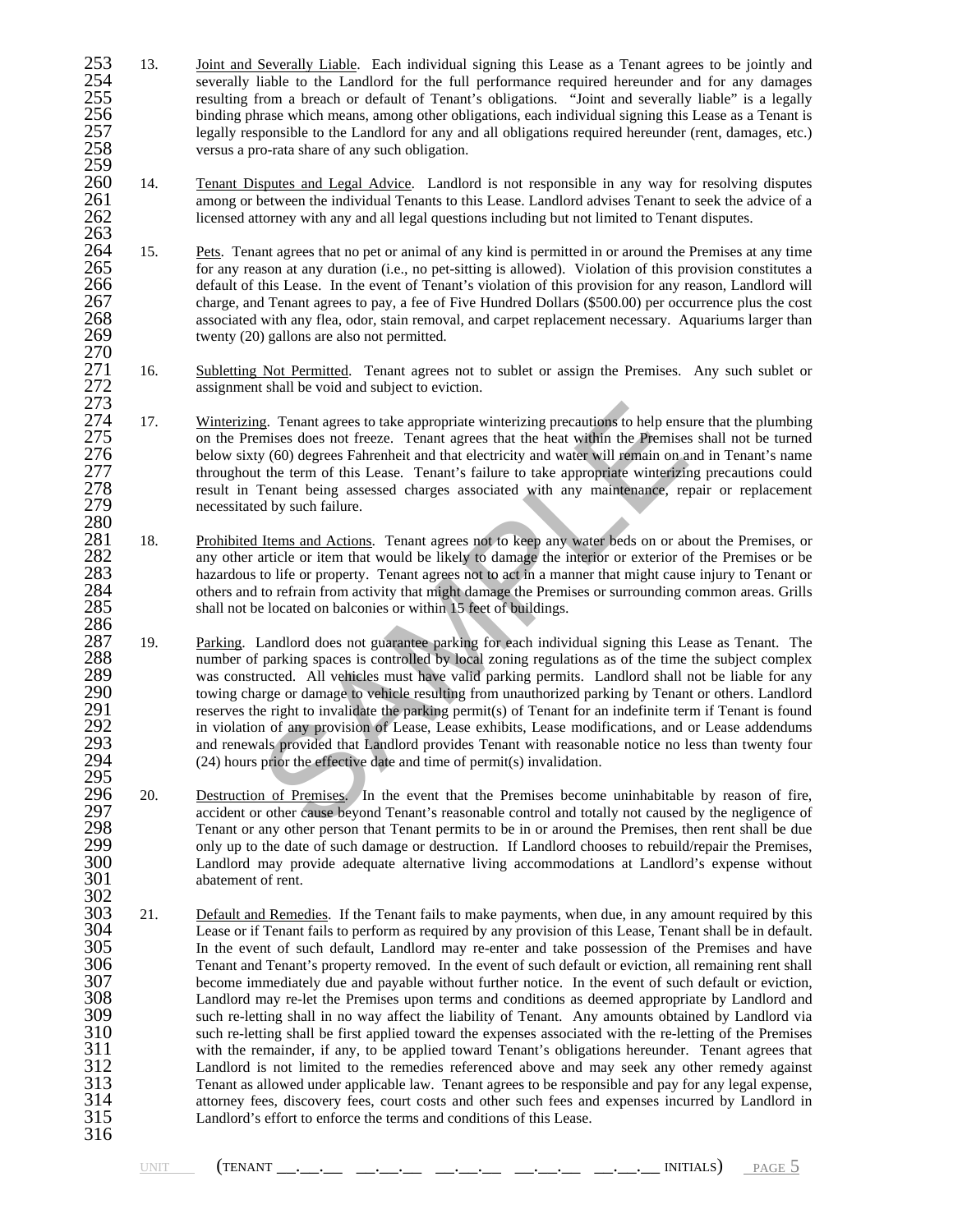- 317 As noted above, all remedies available to Landlord pursuant to this Section (and/or in Section 2 above and/or elsewhere in this Lease) shall be cumulative (and not exclusive) of all relief otherwise available 318 and/or elsewhere in this Lease) shall be cumulative (and not exclusive) of all relief otherwise available<br>319 to Landlord pursuant to this Lease, at law, and/or in equity. No exercise or enforcement of Landlord's 319 to Landlord pursuant to this Lease, at law, and/or in equity. No exercise or enforcement of Landlord's<br>320 rights in this Section (and/or in Section 2 above and/or elsewhere in this Lease) shall be held to exhaust rights in this Section (and/or in Section 2 above and/or elsewhere in this Lease) shall be held to exhaust any other right or remedy of Landlord hereunder or at law or in equity.
- 321<br>322<br>323 22. <u>Limited Liability</u>. Landlord shall not be responsible or liable for any damage or injury sustained by<br>324 Tenant or any other person that Tenant permits to be in or around the Premises. Tenant hereby agrees<br>325 to wai 324 Tenant or any other person that Tenant permits to be in or around the Premises. Tenant hereby agrees 325 to waive any and all claims against Landlord for personal injury and any loss or damage to property.
- 326<br>327 327 23. Application and References. Landlord offers this Lease to Tenant based upon the representations made<br>328 on the applications submitted by Tenant. If any such statement is misleading, incorrect or false the<br>329 Land 328 on the applications submitted by Tenant. If any such statement is misleading, incorrect or false the 329 Landlord shall have the right to terminate this Lease as any such misrepresentation shall constitute a<br>330 default by Tenant of this Lease. Tenant hereby authorizes Landlord to conduct a reference check of the 330 default by Tenant of this Lease. Tenant hereby authorizes Landlord to conduct a reference check of the references provided by Tenant and Tenant understands if such check reveals any evidence of credit unworthiness or d references provided by Tenant and Tenant understands if such check reveals any evidence of credit unworthiness or dishonesty the Landlord may terminate this Lease.
- $333$ <br> $333$ <br> $335$ <br> $336$ 334 24. Renewal of Lease. If Tenant desires to renew this Lease for an additional term, Tenant must give Landlord written notice of such desire no less than ninety (90) days prior to the end of Lease term or 336 November 30, November 20, whichever comes first. Landlord reserves the right to deny Tenant's request to renew this Lease and to modify the amount of rent due for any such renewal. request to renew this Lease and to modify the amount of rent due for any such renewal.
- 338<br>339 339 25. Move-Out. Tenant agrees to follow all instructions for leaving the Premises upon the termination of this Lease incorporated herein. Specific move-out procedures are provided in Exhibit B. this Lease incorporated herein. Specific move-out procedures are provided in Exhibit B. 341
- 342 26. Miscellaneous Provisions. This Lease shall be subject to the following miscellaneous provisions: 342<br>343<br>344
- 344 A. Entire Agreement. This Lease and the exhibits hereto represent the entire agreement by and between Landlord and Tenant. Landlord has made no representations or promises with respect to 345 between Landlord and Tenant. Landlord has made no representations or promises with respect to the Premises except those representations and promises contained herein. Landlord does not make 346 the Premises except those representations and promises contained herein. Landlord does not make<br>347 executed (i.e. signed by all parties). verbal agreements. All agreements must be in writing and fully executed (i.e. signed by all parties).
- renew this Lease and to modify the amount of rent due for any such renew<br>
Tenant agrees to follow all instructions for leaving the Premises upo<br>
incorporated herein. Specific move-out procedures are provided in Exhibitatio 349 B. No Waiver by Landlord. Landlord's failure to insist on the strict performance of any provision of this Lease or exercise any right or remedy shall not constitute a waiver of any breach of this Lease 350 this Lease or exercise any right or remedy shall not constitute a waiver of any breach of this Lease<br>351 by Tenant or a waiver of Landlord's right to exercise any right or remedy. Landlord's acceptance 351 by Tenant or a waiver of Landlord's right to exercise any right or remedy. Landlord's acceptance<br>352 of any full or partial rent payment by Tenant shall not constitute a waiver by Landlord of any 352 of any full or partial rent payment by Tenant shall not constitute a waiver by Landlord of any breach or default by Tenant. breach or default by Tenant.
- 355 C. Sue extern Should any provision(s) of this Lease be declared invalid or unenforceable by a court of competent jurisdiction or statute, the remaining provisions of this Lease shall remain in full 356 of competent jurisdiction or statute, the remaining provisions of this Lease shall remain in full 357 force and effect. This Lease shall be construed under the laws of the State of Indiana and the venue for any dispute shall be in Monroe County, Indiana.
- 360 D. Common Areas. In the event that any recreational facilities and/or common area space shall be associated with the complex in which the Premises are located, Tenant acknowledges that such 361 associated with the complex in which the Premises are located, Tenant acknowledges that such areas are under the exclusive control of the applicable Homeowners Association or the Landlord 362 areas are under the exclusive control of the applicable Homeowners Association or the Landlord<br>363 and that Tenant or any other person that Tenant permits to be in or around the Premises shall abide<br>364 by all applicab and that Tenant or any other person that Tenant permits to be in or around the Premises shall abide by all applicable rules and regulations governing such areas and use such areas at their own risk.
- 366 E. Other Tenant Defaults. If, prior to the start date provided herein, Tenant defaults in the performance of any other agreement with Landlord which Tenant and Landlord may have together, 367 performance of any other agreement with Landlord which Tenant and Landlord may have together,<br>368 then Landlord shall have the option of terminating this Lease. then Landlord shall have the option of terminating this Lease.
- 370 F. Availability of Premises. Tenant's initial access to the Premises is dependent upon the previous Tenants vacating the Premises. Landlord will take reasonable steps to ensure such vacating by 371 Tenants vacating the Premises. Landlord will take reasonable steps to ensure such vacating by<br>372 previous Tenants but does not accept any liability for unforeseen circumstances. In such an 372 previous Tenants but does not accept any liability for unforeseen circumstances. In such an instance, Landlord will provide temporary living accommodations, without abatement of the rent 373 instance, Landlord will provide temporary living accommodations, without abatement of the rent provided herein.
- 376 G. Reasonable Notice and Postings. Reasonable notice and or balance statements will be posted via<br>377 one or more of the following: Premises front door, Tenant voicemail, Tenant e-mail and/or Tenan 377 one or more of the following: Premises front door, Tenant voicemail, Tenant e-mail and/or Tenant text message. Tenant is responsible for providing Landlord with updated contact information. text message. Tenant is responsible for providing Landlord with updated contact information.

348<br>349

354<br>355

359<br>360

365<br>366

369<br>370

375<br>376

379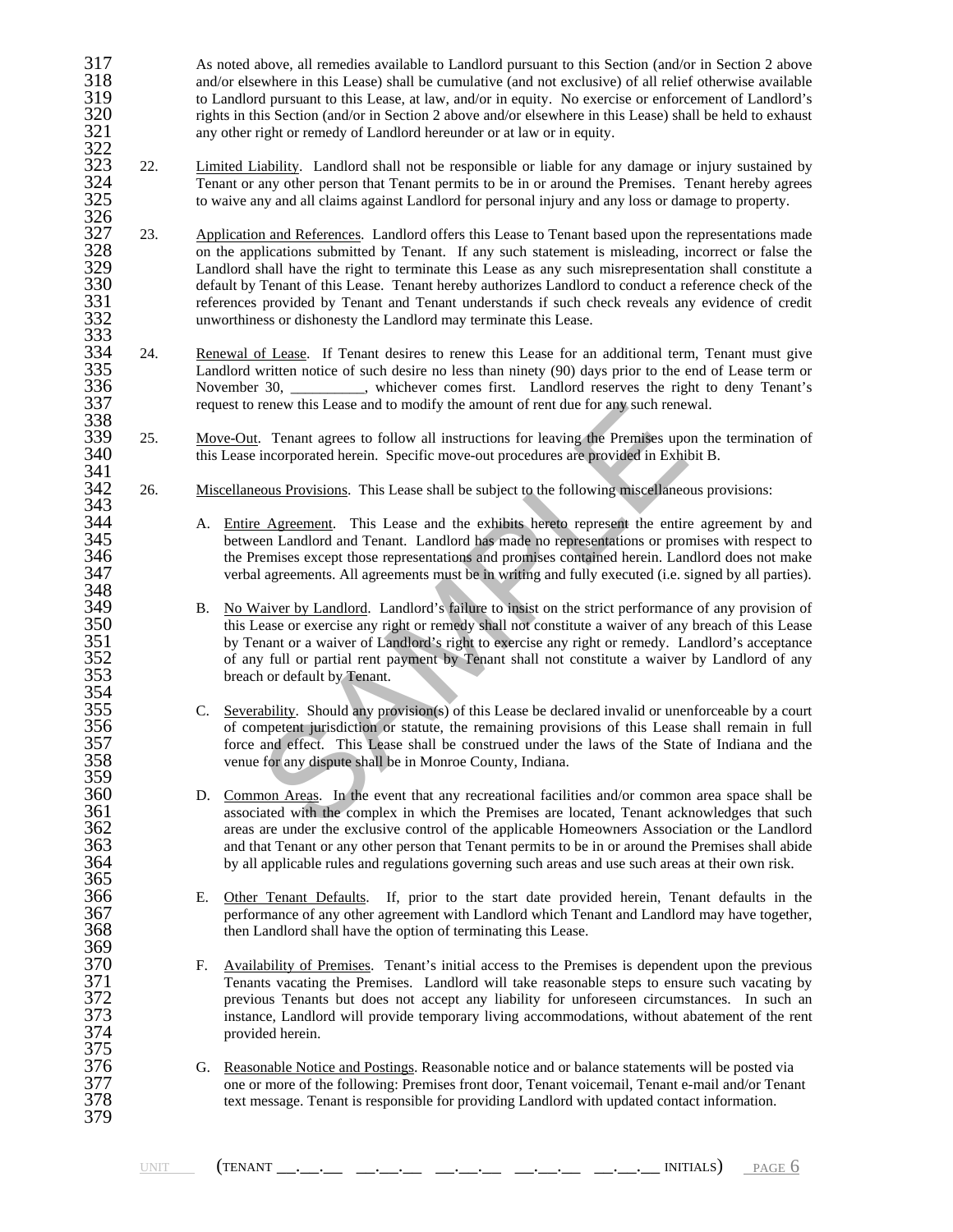380 H. Trash Service: Landlord will provide private trash service where permissible by the City of Bloomington. If private trash service is not permitted at Premises by the City of Bloomingto 381 Bloomington. If private trash service is not permitted at Premises by the City of Bloomington<br>382 Tenant is responsible for proper disposal and the cost of any such disposal. Tenant is responsible for proper disposal and the cost of any such disposal.

#### EXHIBIT A: RULES AND REGULATIONS

388<br>389 389 The following Rules and Regulations ("Rules"), as referenced on page 3, paragraph 7 of this Lease, must be 390 observed and followed by Tenant, as such Rules help to ensure that Tenant has the opportunity to reside in a pleasant and orderly community. pleasant and orderly community. 392<br>393

- 393 A. The sidewalks, courts, entry passages, halls, stairways, decks, and patios shall not be obstructed by<br>394 any means by Tenant, or used for any purpose other than that of entry or non-destructive 394 any means by Tenant, or used for any purpose other than that of entry or non-destructive 395 enjoyment.<br>396 B. Notrash, ba
- 396 B. No trash, bags, etc. shall be left outside of Tenant's door, hallway, stairway, entry passages, courts, 397 sidewalks, etc. Trash shall be disposed of immediately in the dumpsters provided.<br>398 C. The front porches, patios, and decks are not common areas and shall only be used
- 398 C. The front porches, patios, and decks are not common areas and shall only be used by the Tenant of 399 the attached unit or guests of such Tenant.<br>400 D. Tenant and their guests shall maintain of
- 400 D. Tenant and their guests shall maintain order in the building and shall not make or permit any improper noises or conduct, etc. in the building or interfere in any way with other Tenants or those 401 improper noises or conduct, etc. in the building or interfere in any way with other Tenants or those having business with them. 402 having business with them.<br>403 E. The use of all pianos, radio
- 403 E. The use of all pianos, radios, television sets, stereos, etc. and other sound or musical devices shall be kept at a low sound level as not to be heard outside the unit. 404 be kept at a low sound level as not to be heard outside the unit.<br>405 F. Landlord acknowledges Tenant's right to have parties provided
- 405 F. Landlord acknowledges Tenant's right to have parties provided the Tenant conducts said parties in 406 spood order and destructive behavior is avoided. The number of persons on a floor or deck must 406 good order and destructive behavior is avoided. The number of persons on a floor or deck must<br>407 conform to safety codes and safety standards established by courtesy patrol and law enforcement 407 conform to safety codes and safety standards established by courtesy patrol and law enforcement 408 officers.<br>409 G. No vehic
- 409 G. No vehicles—motorbikes, bicycles, etc.—shall be allowed in the corridors, halls, or elsewhere in the building or on sidewalks, and Landlord reserves the right to remove any and all objectionable 410 the building or on sidewalks, and Landlord reserves the right to remove any and all objectionable items and nuisances. Parking for these shall be in the parking area only. 411 items and nuisances. Parking for these shall be in the parking area only.<br>412 H. Nothing shall be thrown out of the windows or doors, or down the pass
- 412 H. Nothing shall be thrown out of the windows or doors, or down the passages, stairways, etc of the building or unit by Tenant or guest of Tenant. 413 building or unit by Tenant or guest of Tenant.<br>414 I. The bathroom and kitchen facilities, sinks dr
- It and their guests shall maintain order in the building and shall not<br>per noises or conduct, etc. in the building or interfere in any way with of<br>g business with them.<br>g of all pianos, radios, television sets, stereos, et 414 I. The bathroom and kitchen facilities, sinks drains, bathtub drains, etc. shall not be used for any purposes other than those for which they were constructed, and no sweepings, rubbish, rags, 415 purposes other than those for which they were constructed, and no sweepings, rubbish, rags, tampons, ashes, sanitary napkins, paper towels, grease or other substances, etc. shall be thrown or 416 tampons, ashes, sanitary napkins, paper towels, grease or other substances, etc. shall be thrown or<br>417 eleposited therein. Violation shall constitute the Tenant being charged for repairs resulting from 417 deposited therein. Violation shall constitute the Tenant being charged for repairs resulting from<br>418 these violations as set forth in the Lease. 418 these violations as set forth in the Lease.<br>419 J. Any damage resulting to any part of the
- 419 J. Any damage resulting to any part of the Premises, including appliances, sinks, bathtubs, showers, 420 fixtures, walls, woodwork, carpeting, stairways, siding, balconies, closets, flooring, windows, 420 fixtures, walls, woodwork, carpeting, stairways, siding, balconies, closets, flooring, windows, window coverings, furnace, air conditioner, hot water heater, garbage disposal, etc. from misuse, 421 window coverings, furnace, air conditioner, hot water heater, garbage disposal, etc. from misuse, or negligence shall be paid for by the Tenant per the terms of the Lease. 422 or negligence shall be paid for by the Tenant per the terms of the Lease.<br>423 K. Unit damage from the weather by means of open doors or windows shall
- 423 K. Unit damage from the weather by means of open doors or windows shall be paid for by the Tenant consistent with the terms of the Lease. 424 consistent with the terms of the Lease.<br>425 L. No painting or wall papering shall be
- 425 L. No painting or wall papering shall be done or alterations made to any part of the Premises by putting up or changing any partition, door or window, and no nailing, boring or screwing into the 426 putting up or changing any partition, door or window, and no nailing, boring or screwing into the woodwork or walls shall be used to hang pictures. Tenant may use small nails, tacks, or adhesive 427 woodwork or walls shall be used to hang pictures. Tenant may use small nails, tacks, or adhesive<br>428 strips to hang pictures, but Tenant must remove any and all such items before the end of the Lease<br>429 Term. Violatio strips to hang pictures, but Tenant must remove any and all such items before the end of the Lease 429 Term. Violation shall result in Tenant paying for correction of the violations, including painting, 430 per the terms of the Lease.<br>431 M. All glass, locks, trimming
- 431 M. All glass, locks, trimmings, etc. in or on the doors, walls, and windows, etc. belonging to the building shall be kept whole, and whenever any part thereof shall be broken, the same shall 432 building shall be kept whole, and whenever any part thereof shall be broken, the same shall immediately be reported for repair and the Tenant shall be responsible for the cost of the repair, 433 immediately be reported for repair and the Tenant shall be responsible for the cost of the repair,<br>434 which is to be paid as set forth within the Lease.. 434 which is to be paid as set forth within the Lease..<br>435 N. One key for the entry door will be provided for
- 435 N. One key for the entry door will be provided for each Tenant to the Lease. If you become locked out of the Premises after business hours or on weekends, you will need to call J & S Locksmith at 436 out of the Premises after business hours or on weekends, you will need to call J & S Locksmith at (812) 332-4533. Identification is required for re-entry purposes. The service is available at no 437 (812) 332-4533. Identification is required for re-entry purposes. The service is available at no<br>438 charge during normal business hours through the Varsity Properties office. 438 charge during normal business hours through the Varsity Properties office.<br>439 C. Any change of locks by the Tenant is prohibited. Lock changes may be ha
- 439 O. Any change of locks by the Tenant is prohibited. Lock changes may be handled through the office of the Landlord only. Cost of the lock and labor for the installation is to be paid by the Tenant to 440 of the Landlord only. Cost of the lock and labor for the installation is to be paid by the Tenant to the Landlord as the labor rates set forth within the Lease. 441 the Landlord as the labor rates set forth within the Lease.<br>442 P. Should Tenant be in default with respect to any rule state
- 442 P. Should Tenant be in default with respect to any rule stated herein, Landlord will provide notice of said violation to Tenant. If the Tenant does not immediately correct the violation, the Tenant may said violation to Tenant. If the Tenant does not immediately correct the violation, the Tenant may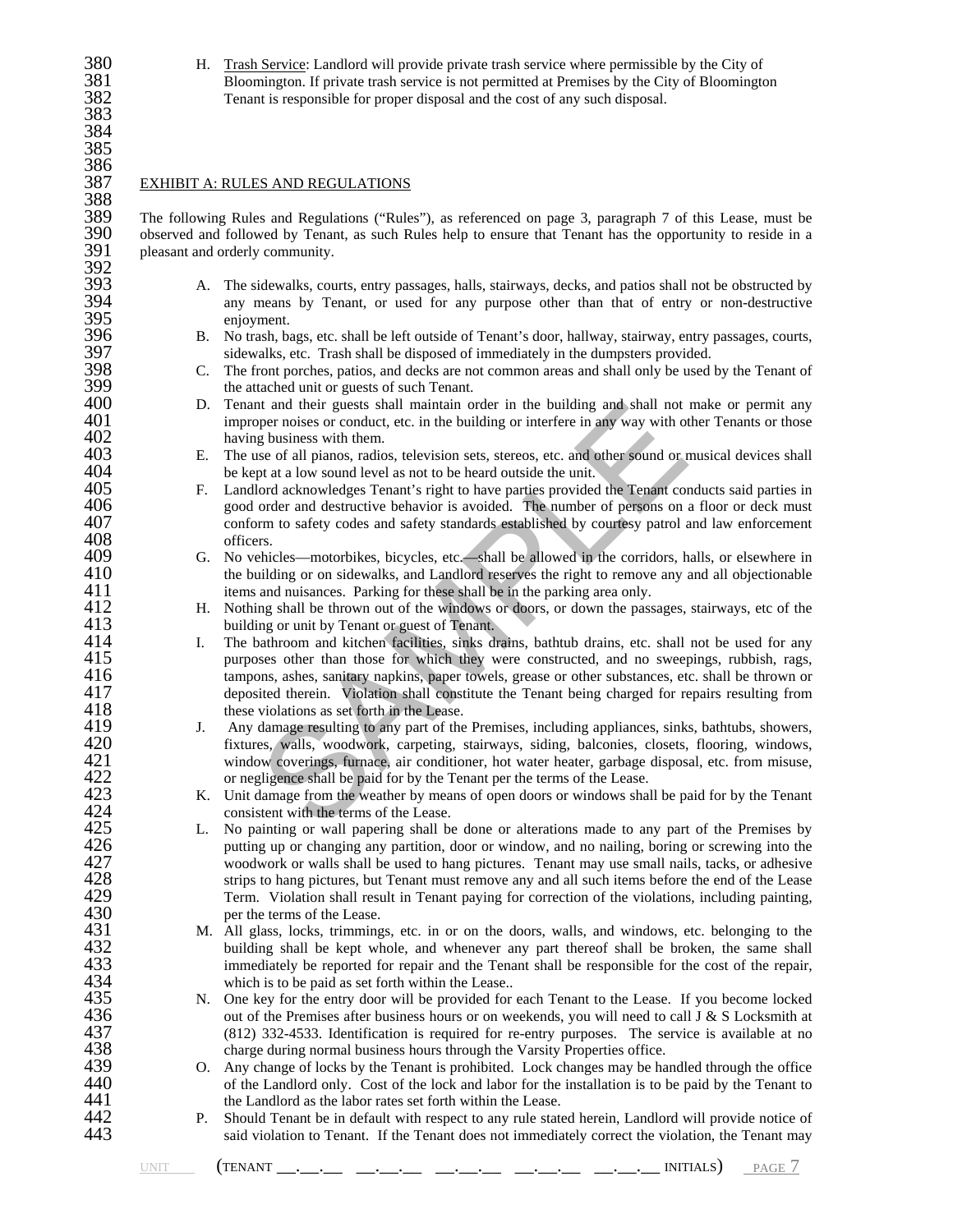| 444 |    | be fined up to \$25 per day so long as the violation continues. Fines shall become a charge to the   |
|-----|----|------------------------------------------------------------------------------------------------------|
| 445 |    |                                                                                                      |
|     |    | Tenant and shall be payable by the terms set forth within the Lease. If Landlord issues three (3) or |
| 446 |    | more notices of Rule violations to Tenant, the Landlord may terminate the Lease and the full         |
| 447 |    | amount due for the remainder of the Lease along with any and all additional charges for fines and    |
| 448 |    | expenses shall become immediately due as set forth within the Lease. Each different violation        |
| 449 |    | shall be handled as a separate violation and shall be charged per violation occurrence. Remedies     |
| 450 |    | for fines may also be adjudicated in small claims court.                                             |
| 451 | Q. | Tenant agrees to use reasonable efforts to reduce any loss resulting from spoiled food in the event  |
| 452 |    | that the refrigerator in Tenant's unit fails (i.e., storing temperature sensitive food items in a    |
| 453 |    |                                                                                                      |
|     |    | neighbor's refrigerator or a cooler, etc.)                                                           |
| 454 | R. | Specific rules regarding vehicle parking for Tenant and Tenant's guests shall be enforced at the     |
| 455 |    | time parking permits are distributed. The general guidelines are as follows, but specific            |
| 456 |    | instructions may also be issued when permits are distributed.                                        |
| 457 |    | All Tenants of the complex who have a car must fill out an application for a parking permit.<br>a.   |
| 458 |    | Vehicles not displaying an official parking permit will be towed at vehicle owner's expense.         |
| 459 |    | Parking regulations shall be enforced at all times per instructions issued with the permit.          |
| 460 |    | Once the parking permit is issued, Tenant will be on file regarding name, address, unit<br>b.        |
| 461 |    | number, car make and model, license number, etc. Parking permits are non-transferable.               |
| 462 |    | Only one permit per each Tenant on the Lease will be issued. A copy of the Lease is needed<br>c.     |
| 463 |    | to verify that you are a resident. No extra permits will be issued.                                  |
|     |    |                                                                                                      |
| 464 |    | Properly affix your parking permit on the driver's side at the bottom of the front windshield<br>d.  |
| 465 |    | on a permanent basis.                                                                                |
| 466 |    | In the event that the Tenant should need to replace their parking permit, and the original<br>e.     |
| 467 |    | permit is not returned for any reason, replacement permits will cost \$100.00.                       |
| 468 |    | Each year a new parking permit will be issued.<br>f.                                                 |
| 469 |    | Because of the large number of residents' cars in the complex, it is not possible to issue and<br>g. |
| 470 |    | monitor visitor's permits. Therefore, the Landlord suggests that visitor's park in visitors'         |
| 471 |    | parking spaces only. Remember, cars not displaying a parking permit will be towed form the           |
| 472 |    | complex parking areas. During football games and other major events at the Memorial                  |
| 473 |    |                                                                                                      |
|     |    | stadium or Assembly Hall, the entrance to the complex may be blocked and only cars with              |
| 474 |    | permits will be allowed to enter the complex.                                                        |
| 475 |    | All parked cars may be relocated via tow truck following notice for the purpose of asphalt<br>h.     |
| 476 |    | repair, snow removal, parking lot improvements/painting, construction, etc.                          |
| 477 |    |                                                                                                      |
| 478 |    |                                                                                                      |
| 479 |    |                                                                                                      |
| 480 |    | <b>SER</b>                                                                                           |
| 481 |    |                                                                                                      |
| 482 |    |                                                                                                      |
| 483 |    |                                                                                                      |
|     |    |                                                                                                      |
| 484 |    |                                                                                                      |
| 485 |    |                                                                                                      |
| 486 |    |                                                                                                      |
| 487 |    |                                                                                                      |
| 488 |    |                                                                                                      |
| 489 |    |                                                                                                      |
| 490 |    |                                                                                                      |
| 491 |    |                                                                                                      |
| 492 |    |                                                                                                      |
| 493 |    |                                                                                                      |
|     |    |                                                                                                      |
| 494 |    |                                                                                                      |
| 495 |    |                                                                                                      |
| 496 |    |                                                                                                      |
| 497 |    |                                                                                                      |
| 498 |    |                                                                                                      |
| 499 |    |                                                                                                      |
| 500 |    |                                                                                                      |
| 501 |    |                                                                                                      |
| 502 |    |                                                                                                      |
| 503 |    |                                                                                                      |
| 504 |    |                                                                                                      |
|     |    |                                                                                                      |
| 505 |    |                                                                                                      |
| 506 |    |                                                                                                      |
| 507 |    |                                                                                                      |

 $\underline{\text{UNIT}}$  (TENANT  $\underline{\hspace{1cm}}$   $\cdots$   $\underline{\hspace{1cm}}$   $\cdots$   $\underline{\hspace{1cm}}$   $\cdots$   $\underline{\hspace{1cm}}$   $\cdots$   $\underline{\hspace{1cm}}$   $\cdots$   $\underline{\hspace{1cm}}$   $\cdots$   $\underline{\hspace{1cm}}$   $\cdots$   $\underline{\hspace{1cm}}$   $\cdots$   $\underline{\hspace{1cm}}$   $\cdots$   $\underline{\hspace{1cm}}$   $\underline{\hspace{1cm}}$   $\underline{\$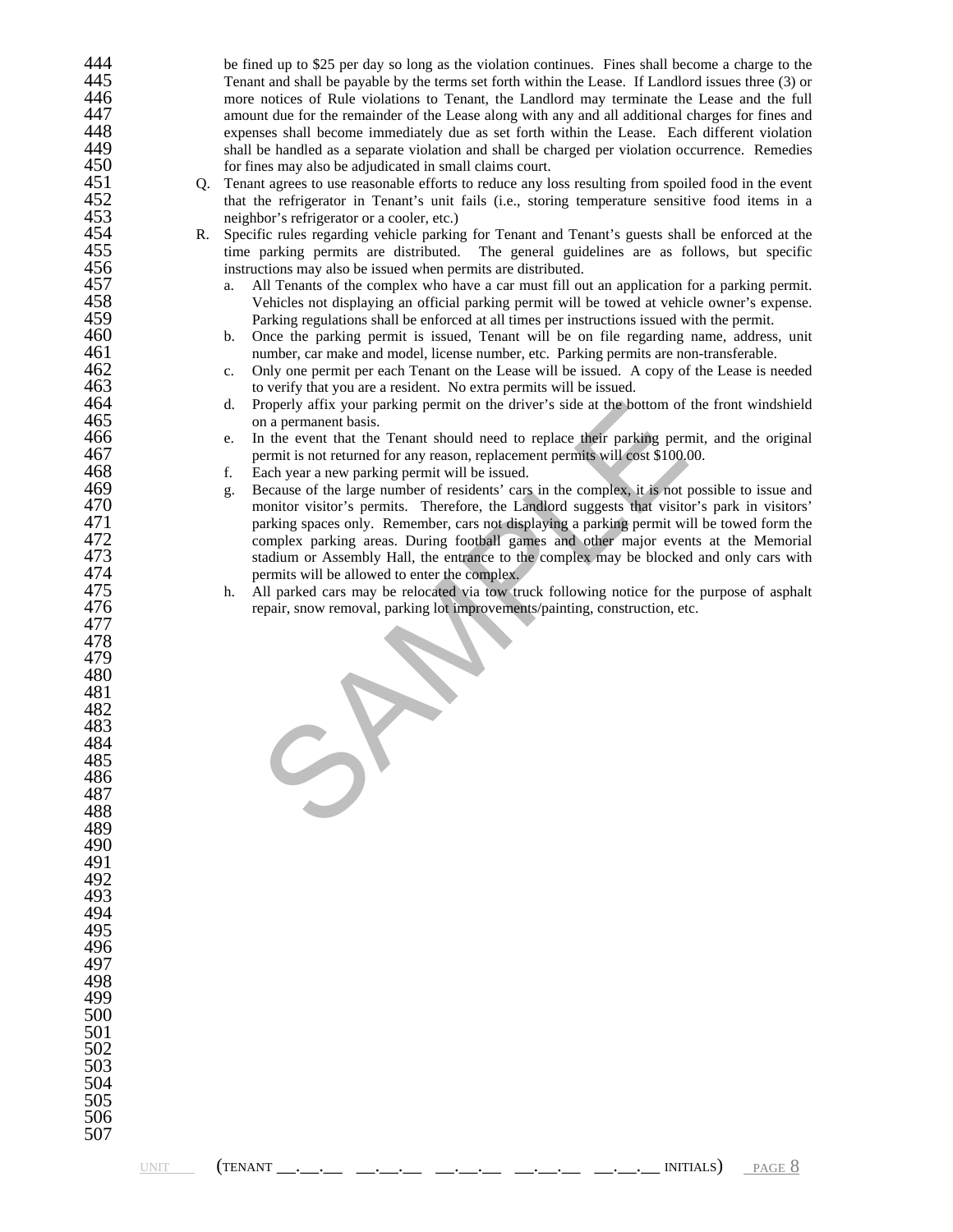509<br>510

511<br>512<br>513

514<br>515

516<br>517

 $\frac{519}{520}$ 

# 508 EXHIBIT B: CLEANING AND MOVE-OUT PROCEDURES

## **CLEANING AND REPAIR CHARGES**

In the event that Tenant's actions or inactions require cleaning and/or repair charges that exceed ordinary wear and tear, Landlord will bill Tenant to cover such cost.

### MOVE-OUT PROCEDURES

517 At or shortly prior to move-out, Tenant shall clean the premises—including but not limited to the cleaning items set forth below—and return the Premises to Landlord in a clean and sanitary condition. set forth below—and return the Premises to Landlord in a clean and sanitary condition.

520 Kitchen<br>521 1.

- 
- 2. Clean the top of refrigerator. Clean walls and floor behind and under stove and refrigerator.<br>3. Refrigerator should be emptied, defrosted, and cleaned. If leaving unit weeks or months prior
- 521 1. Clean under, behind, and sides of stove and refrigerator.<br>522 2. Clean the top of refrigerator. Clean walls and floor behin<br>523 3. Refrigerator should be emptied, defrosted, and cleaned. 523 3. Refrigerator should be emptied, defrosted, and cleaned. If leaving unit weeks or months prior to lease-<br>524 and date, refrigerator should be turned off (unplugged) with doors propped open. 524 end date, refrigerator should be turned off (unplugged) with doors propped open.<br>525 4. Range and vent hood should be cleaned and free of debris, grease, and all marks/s
- 525 4. Range and vent hood should be cleaned and free of debris, grease, and all marks/stains, including cleaning residues.<br>527 5. Interior and exterior cleaning of dishwasher, which must be in working order. cleaning residues.
- 527 5. Interior and exterior cleaning of dishwasher, which must be in working order.<br>528 6. Garbage disposal must be in working condition.
- 528 6. Garbage disposal must be in working condition.<br>529 7. Cabinets need to be completely emptied and clea
- 529 7. Cabinets need to be completely emptied and cleaned inside and out.<br>530 8. Countertops and sink areas must be cleared and cleaned.
- 530 8. Countertops and sink areas must be cleared and cleaned.<br>531 9. Kitchen floor cleaned.
	- 9. Kitchen floor cleaned.

#### **Bathroom**

- 534 10. Bathtub sink, shower, and toilet cleaned and in good working condition.<br>535 11. Medicine cabinet other cabinets emptied and cleaned.
- 535 11. Medicine cabinet other cabinets emptied and cleaned.<br>536 12. Sink should be free of dirt, grime, soap scum, mildew,
- isposal must be in working condition.<br>
the act to be completely emptied and cleaned inside and out.<br>
the some of the condition and the cleared and in good working condition.<br>
Ark, shower roots, and toilet cleaned and in go 536 12. Sink should be free of dirt, grime, soap scum, mildew, and mold, and must be free of cleaning residue.<br>537 13. Towel racks, shower rods, and other bath hardware needs to be intact and cleaned.
- 537 13. Towel racks, shower rods, and other bath hardware needs to be intact and cleaned.<br>538 14. Floor must be cleaned.
	- 14. Floor must be cleaned.

All personal items will need to be removed from the Premises upon move out.

| 543 |  |
|-----|--|
| 544 |  |
| 545 |  |
| 546 |  |

539<br>540

541 542

532<br>533<br>534

| וחד 1 |
|-------|